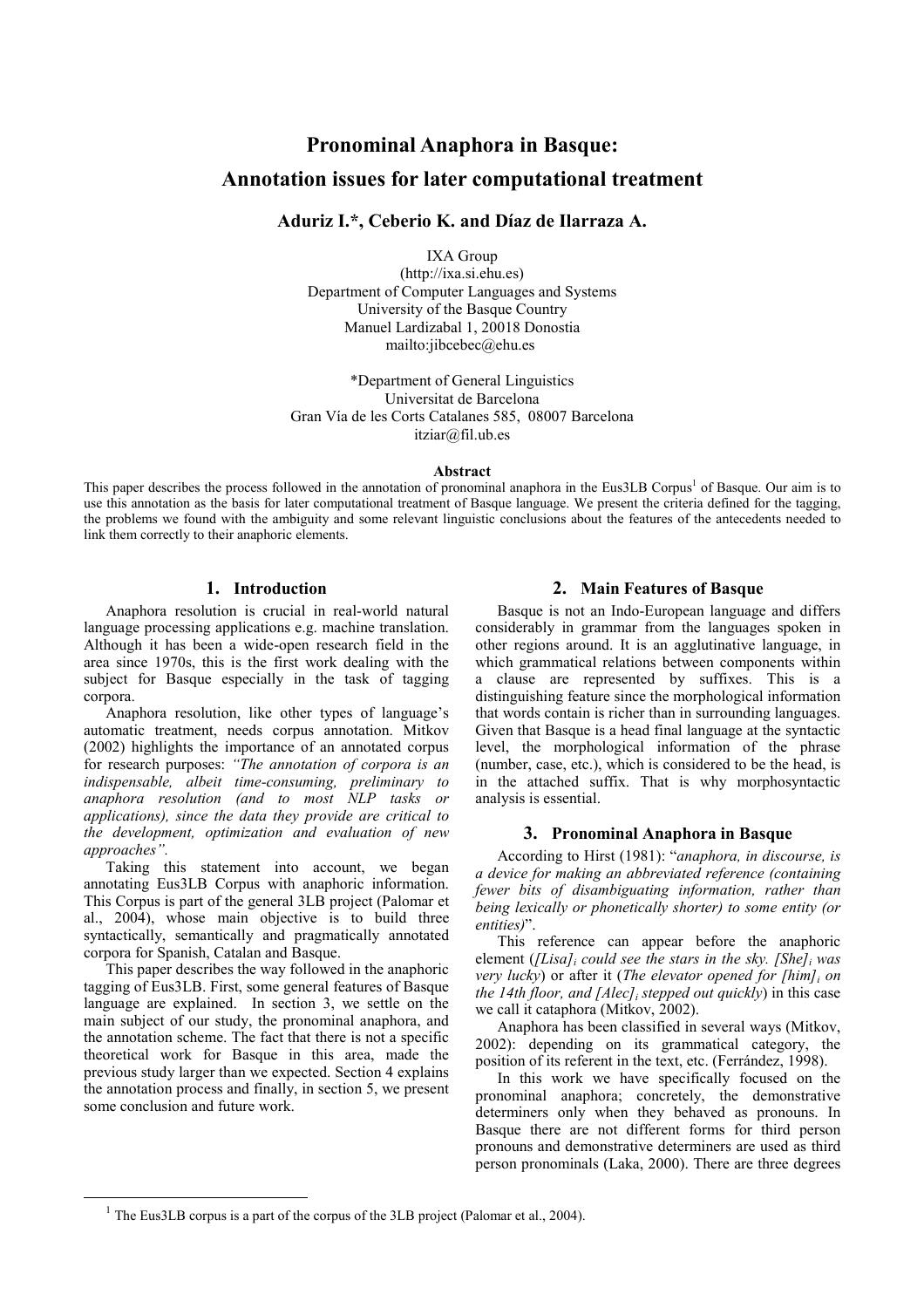of demonstratives that are closely related to the distance:  $(this/he/she/it)$ . hori  $(that/he/she/it)$ , hau hura  $(that/he/she/it)$ .

Besides, the gender is not a valid feature to detect the antecedent of a pronominal anaphora because there is no gender distinction in the Basque morphological system.

#### 3.1 The annotation schema

#### 3.1.1. Previous work

In the literature, we have found bibliographic references to corpora annotated both anaphorically and coreferentially. Some of the sources for this study were: The Lancaster Anaphoric Treebank (UCREL) (Garside et al., 1997), the MUC Coreference Task (MUC-7) (Hirschman, 1997), the corpus of the University of Wolverhampton (Mitkov, 2000), part of the Penn Treebank Corpus (Ge, 1998), DRAMA scheme (Passoneau and Litman, 1997) and the MATE/GNOME scheme (Poesio, 2004). All of the aforementioned corpora annotations have been carried out in and for the English language.

Moreover, we consulted resources for other languages, such as the TIGER Project (Kunz & Hansen-Schirra, 2003) for German. Similar work has been carried out at the University of Prague (Hajič & Urešová, 2004), where the corpus has been annotated at a pragmatic level, including the annotation of coreferential elements.

Finally, Navarro et al., (2003) carried out the study for Spanish. The Cast3LB<sup>2</sup> Corpus has been tagged pragmatically with the help of an annotation tool. This tool has marked the anaphoric and coreferential relationships (including ellipsis) as well as the corresponding referents.

#### 3.1.2. The Eus3LB Corpus

Eus3LB was created as a reference corpus in the framework of 3LB project. In this section, we specify what we have already tagged in the Eus3LB Corpus and we explain the criteria defined for the annotation of the pronominal anaphora.

The 50.000 words corpus we worked with consists of journalistic texts parsed before.

The parsing process starts with the outcome of the morphosyntactic analyser MORFEUS (Aduriz et al., 1998), which was created following two-level morphology (Koskenniemi, 1983) and it deals with the parsing of all the lexical units of a text, both simple words and multiword units.

From the obtained results, grammatical categories and lemmas are disambiguated. The disambiguation process is carried out by means of linguistic rules written following the CG grammar formalism (Karlsson, 1995) and stochastic rules based on markovian models (Ezeiza et al., 1998) with the aim of improving the parsing tags in which the linguistic information obtained is not accurate enough.

Once morphosyntactic disambiguation has been performed, we should, ideally, be working on a morphosyntactically fully disambiguated text when assigning syntactic functions.

The aim of the syntactic disambiguation rules is to assign a single syntactic function to each word. In the next noun and verb chains stage the corpus will be marked by a chunker and therefore verb and noun chains make use of the syntactic functions provided by each word-form. The next figure sums the architecture of the system.



Fig. 1. Syntactic processing of Basque.

The tags we have taken into account for the anaphoric annotation are those referring to noun phrases. Regarding these phrases, we recognise simple and coordinated noun chains, for which these three function tags have been established<sup>.</sup>

- % NCH: this tag is attached to words with main syntactic function tags that constitute a phrase unit by themselves.
- $-$  % INIT NCH: this tag is attached to the initial element of a phrase unit.
- % FIN NCH: this tag is attached to the final element of a phrase unit.

The example in figure 2 shows this morphosyntactic analysis. Let us explain how the system works whith the following example:

> (1) Ertzaintzako patruila bat bertaratu zen eta hark itzali zuen sua.

(A police car came to the place and  $(it)$  put out the fire.)

| / <ertzaintzako>/ "<init cap="">"<br/>police<br/>"Ertzaintza" Proper Noun @GENITIVE&gt;<br/><b>%INIT NCH</b><br/>/<patruila>/<br/>car<br/>" "COMMON NOUN @NOCASE<br/><math>/\text{ebat}</math><br/>а<br/>"bat" DEF DET  @SUBJ %FIN NCH<br/>/<bertaratu>/<br/>to come<br/>"bertaratu" VERB @-MAINVERB %INIT VCH<br/>to be <math>(aux.)</math><br/><math>\sqrt{</math> <zen> <math>\sqrt{ }</math><br/>"izan" AUX VERB @+AUXVERB %FIN VCH<br/><math>/&lt;</math>, &gt; <math>/&lt;</math>PUNT KOMA&gt;/<br/><math>/</math> <eta><math>/</math><br/>and<br/>"eta" CONJUNCTION @CJNCT<br/><math>/</math> <hark><math>/</math><br/>it<br/>"hura" DEM DET ERG @SUBJ %NCH<br/><math>\overline{\Xi}</math><br/>to put out<br/>"itzali" VERB  @-MAINVERB %INIT VCH)<br/>to do (aux.)<br/><math>\sqrt{</math>uen&gt;<math>\sqrt{}</math><br/>"*edun" AUX VERB @+AUXVERB %FIN VCH<br/>the fire<br/><math>\sqrt{\text{sua}}</math></hark></eta></zen></bertaratu></patruila></init></ertzaintzako> |                                    |  |
|----------------------------------------------------------------------------------------------------------------------------------------------------------------------------------------------------------------------------------------------------------------------------------------------------------------------------------------------------------------------------------------------------------------------------------------------------------------------------------------------------------------------------------------------------------------------------------------------------------------------------------------------------------------------------------------------------------------------------------------------------------------------------------------------------------------------------------------------------------------------------------------------------------------------------------------------------------------------------------------|------------------------------------|--|
|                                                                                                                                                                                                                                                                                                                                                                                                                                                                                                                                                                                                                                                                                                                                                                                                                                                                                                                                                                                        |                                    |  |
|                                                                                                                                                                                                                                                                                                                                                                                                                                                                                                                                                                                                                                                                                                                                                                                                                                                                                                                                                                                        |                                    |  |
|                                                                                                                                                                                                                                                                                                                                                                                                                                                                                                                                                                                                                                                                                                                                                                                                                                                                                                                                                                                        |                                    |  |
|                                                                                                                                                                                                                                                                                                                                                                                                                                                                                                                                                                                                                                                                                                                                                                                                                                                                                                                                                                                        |                                    |  |
|                                                                                                                                                                                                                                                                                                                                                                                                                                                                                                                                                                                                                                                                                                                                                                                                                                                                                                                                                                                        |                                    |  |
|                                                                                                                                                                                                                                                                                                                                                                                                                                                                                                                                                                                                                                                                                                                                                                                                                                                                                                                                                                                        |                                    |  |
|                                                                                                                                                                                                                                                                                                                                                                                                                                                                                                                                                                                                                                                                                                                                                                                                                                                                                                                                                                                        |                                    |  |
|                                                                                                                                                                                                                                                                                                                                                                                                                                                                                                                                                                                                                                                                                                                                                                                                                                                                                                                                                                                        |                                    |  |
|                                                                                                                                                                                                                                                                                                                                                                                                                                                                                                                                                                                                                                                                                                                                                                                                                                                                                                                                                                                        |                                    |  |
|                                                                                                                                                                                                                                                                                                                                                                                                                                                                                                                                                                                                                                                                                                                                                                                                                                                                                                                                                                                        |                                    |  |
|                                                                                                                                                                                                                                                                                                                                                                                                                                                                                                                                                                                                                                                                                                                                                                                                                                                                                                                                                                                        |                                    |  |
|                                                                                                                                                                                                                                                                                                                                                                                                                                                                                                                                                                                                                                                                                                                                                                                                                                                                                                                                                                                        |                                    |  |
| "su" COMMON NOUN  @SUBJ %NCH)                                                                                                                                                                                                                                                                                                                                                                                                                                                                                                                                                                                                                                                                                                                                                                                                                                                                                                                                                          | $\epsilon > \epsilon$ DINT DINTs / |  |
|                                                                                                                                                                                                                                                                                                                                                                                                                                                                                                                                                                                                                                                                                                                                                                                                                                                                                                                                                                                        |                                    |  |

Fig. 2. Analysis of chains. English translation on the right

<sup>&</sup>lt;sup>2</sup> Cast3LB and Eus3LB are part of the 3LB project (Palomar et al., 2004).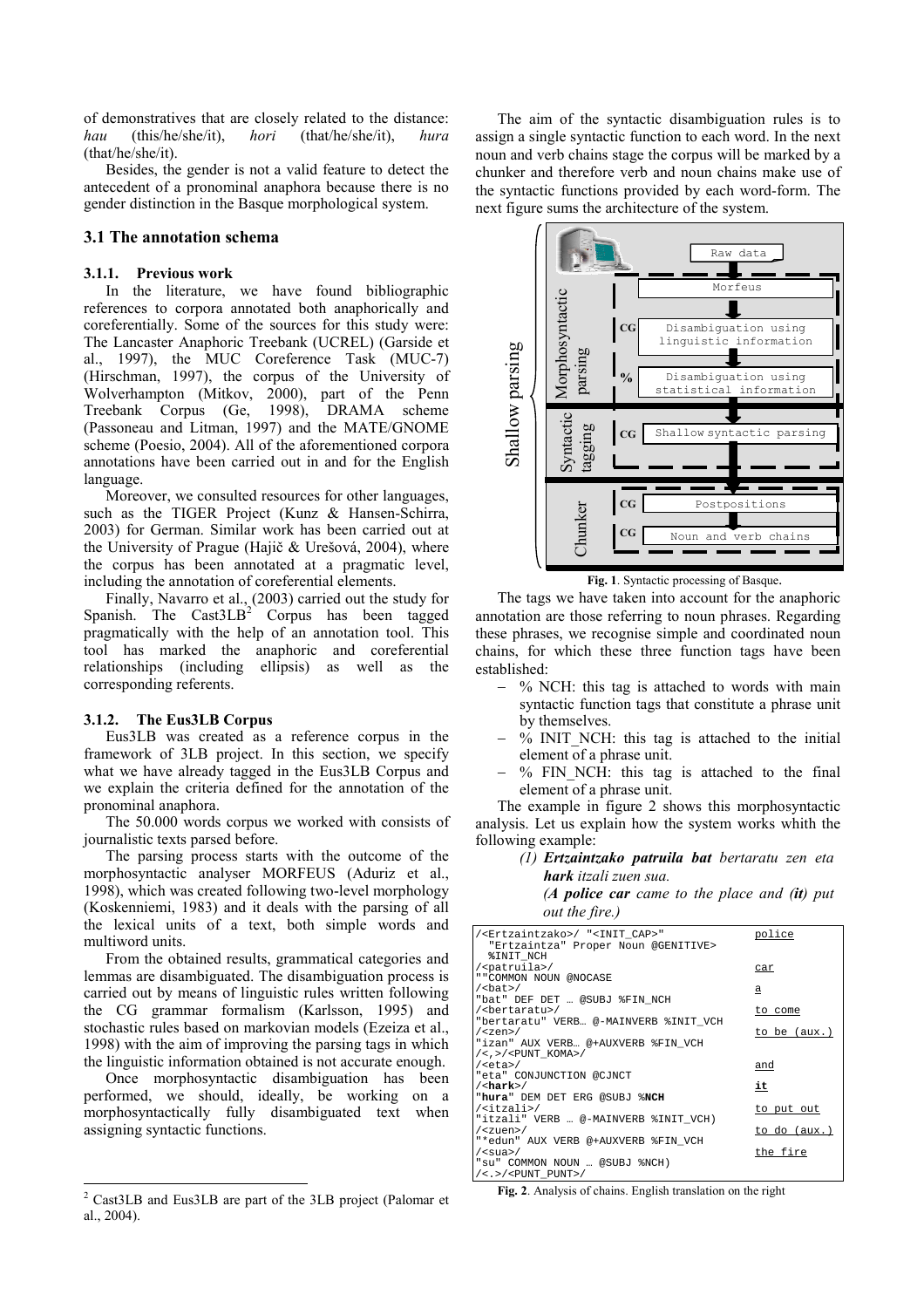The elements the annotators had to mark were the demonstrative determiners like *hark* (it ergative), when they behaved only as a pronoun. In other words, the demonstratives which had the %NCH tag. In the next section we explain what we tagged and how this tagging was carried out.

#### 3.2. Annotation format

The human taggers were said to mark the mentioned demonstrative determiners as anaphoric elements, using the tag [ANAnum]<sup>3</sup>. After that, they looked for the correct antecedents, and the anaphora's corresponding referents in the text were tagged with the [REFnum]. If referents consisted of more than one element, they were marked with the tag [REF-Bnum] at the beginning of the phrase and [REF-Enum] at the end of the phrase.

This is exemplified in Figure 3:  $hark$  (it) is the anaphora and Ertzaintzako patruila bat (a police car) its antecedent.

| / <ertzaintzako>/ "<init cap="">"</init></ertzaintzako> | police         |
|---------------------------------------------------------|----------------|
| "Ertzaintza" Proper Noun @GENITIVE>                     |                |
| <b><i>&amp;INIT NCH [REF-B3]</i></b>                    |                |
| / <patruila>/</patruila>                                | car            |
| " "COMMON NOUN @NOCASE                                  |                |
| $/s$ bat> $/$                                           | а              |
| "bat" DEF DET  @SUBJ %FIN NCH [REF-E3]                  |                |
| / <bertaratu>/</bertaratu>                              | to come        |
| "bertaratu" VERB @-MAINVERB %INIT VCH                   |                |
| $\sqrt{$ < zen > $\sqrt{}$                              | to be $(aux.)$ |
| "izan" AUX VERB @+AUXVERB %FIN VCH                      |                |
| $/<$ , > $/<$ PUNT KOMA>/                               |                |
| $/$ <eta><math>/</math></eta>                           | and            |
| "eta" CONJUNCTION @CJNCT                                |                |
| $/\text{chark}>$ /                                      | it             |
| "hura" DEM DET ERG @SUBJ %NCH [ANA3]                    |                |
| $\overline{\Xi}$                                        | to put out     |
| "itzali" VERB  @-MAINVERB %INIT VCH)                    |                |
| $\sqrt{$ zuen> $\sqrt{}$                                | to do (aux.)   |
| "*edun" AUX VERB @+AUXVERB %FIN VCH                     |                |
| $\sqrt{\text{sua}}$                                     | the fire       |
| "su" COMMON NOUN  @SUBJ %NCH)                           |                |
| $/<$ .>/ <punt punt="">/</punt>                         |                |

Figure 3. Example of the anaphoric tagging.

This time we used this annotation format to present the identification of the anaphoric element and its referent. However our general annotation schema for representing linguistic information (Artola et al., 2004) is inspired on stand-off annotation following the recommendations of Text Encoding Initiative (Burnard and Sperberg-McQueen, 2002).

### 4. Annotation process

# 4.1. General guidelines

Here we will explain the steps carried out for establishing the general guidelines. The same corpus had been tagged twice with different purposes. The objective of the first annotation was to refine the general guidelines we had and it was performed by only one annotator. After that, we detected some problems along the annotation process and therefore the guidelines were changed and improved.

In the second annotation step, we saw the importance of the corpus being annotated the by different human taggers.

Following we present the general guidelines for this annotation step:

- $-$  As mentioned before, we focused on the tagging of the demonstratives hay (this/he/she/it) hori (that/he/she/it), hura (that/he/she/it) only when they behaved as a pronoun. In example  $(2)$ , the demonstrative *hone* $k^4$  is a candidate to be tagged. while *honek*, in example  $(3)$ , is rejected as an anaphoric element, because it is a determinant.
	- $(2)$  Lehen fasean *[Espainiari]*; *irabazi zioten*  $[honek]$ ; lehen postuan ziurtatuta zuenean.

(In the first phase, they beat [Spain], when  $[it]_i$  had assured in the first place).

(3) Bihartik aurrera derrigorrezkoa izango da segurtasun gerrikoa jartzea. Neurri honek hainbat aldaketa ekarriko ditu

(From tomorrow it will be obligatory to wear) the seatbelt while driving. This measure will bring a lot of changes).

- Demonstratives can take several declension forms. The annotators had to annotate all of them excepting the genitive case (because the demonstrative does not form a noun chain by itself).
	- (4)  $[Gidaria]_i$  auto barruan zegoen itota eta suhiltzaileen laguntza behar izan zen gorpua auto barrenetik ateratzeko. Mediku batek **[haren]**; heriotza ziurtatu zuen gero  $(...)$ .

(The driver), was drowned in the car and firemen's assistance was necessary to take the corpse out of the car. Then, a doctor confirmed  $[his]_i$  death  $(...)$ .

In the example above, *haren* is not tagged as an anaphoric element because it is part of a noun chain. Some exceptions to this rule have been taken into account as it will be seen in the next noint

- Demonstratives in genitive belonging to complex postposition<sup>5</sup> are tagged. For example: haren *aurka* 'against him/her/it' is a complex postposition that plays an equivalent role to prepositions in other languages. We therefore decided to mark them as anaphoric elements.
- (5) Gainera,  $|Estradaren|$ abokatu **batek** [haren]; aurkako zantzuak ezabatzeko eskatu zion.

(In addition, one of the [Estrada's] $_i$  lawyers asked him to delete the traces against  $\lim_{i}$ .

The annotators were said not to tag neither the demonstratives belonging to cohesive elements nor those present in predicative sentences. More details will be given in section 4.4.

After establishing the mentioned guidelines two annotators began a second annotation.

 $3$  'ANA' for anaphora and (num) for its corresponding number, depending on its appearing order.

<sup>4</sup> The demonstrative *honek* is the ergative form of *hau*  $(this/she/he/it)$ 

The annotators were provided with a list of these complex postpositions.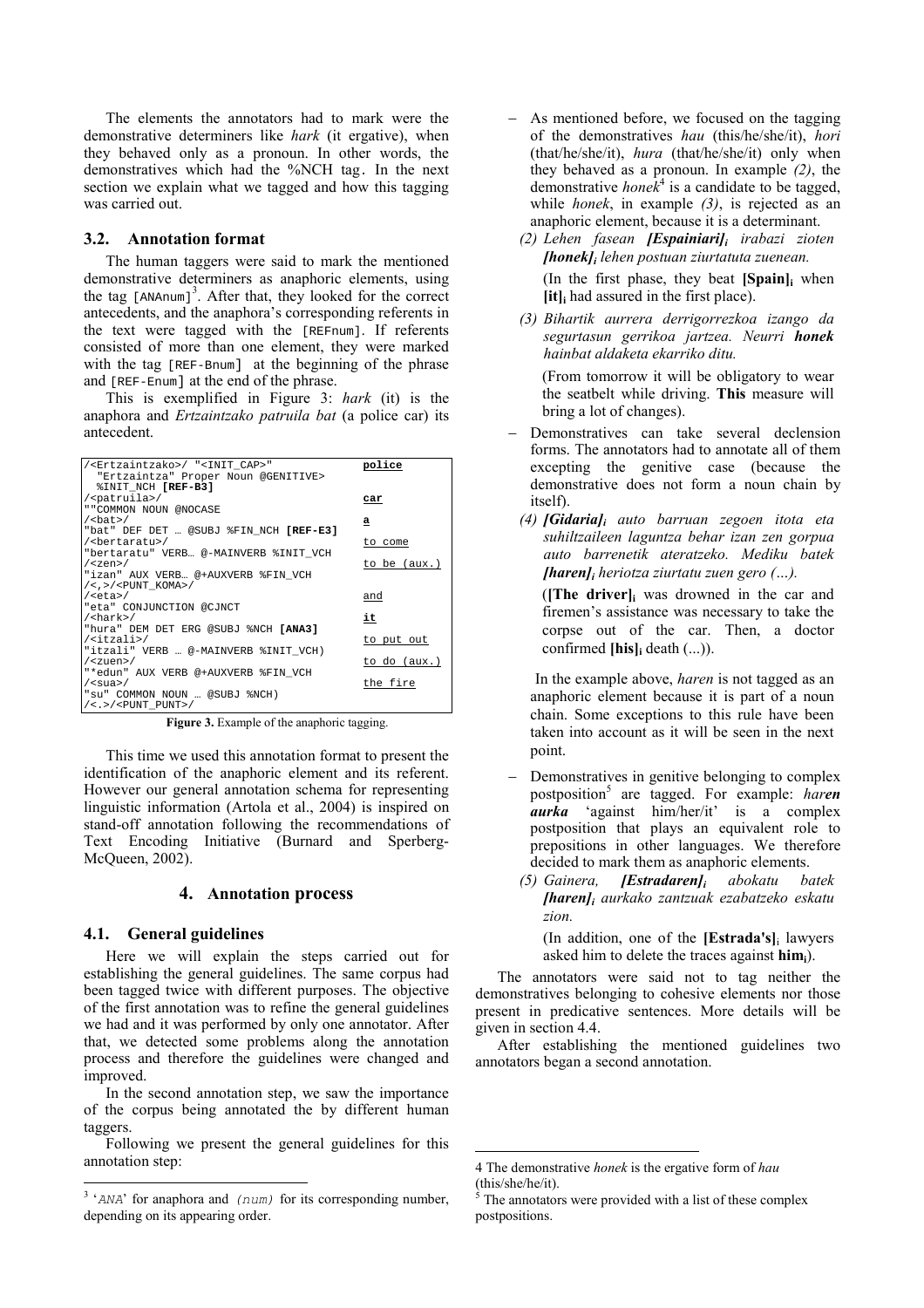# 4.2. Ambiguity cases

Apart from identifying the linguistic information needed for later computational treatment of the pronominal anaphora, our goal in this work is to detect ambiguity cases.

Once the second annotation step has been finished, a third annotator examined the results produced mainly focusing on the disagreements between the annotators and the reasons for these disagreements. Table 1 shows the level of agreement when annotating the anaphora and its antecedent.

|            | HAU<br>this/he/she/it | <b>HORI</b><br>that/he/she/it | <b>HURA</b><br>that/he/she/it |
|------------|-----------------------|-------------------------------|-------------------------------|
| Anaphora   | 83%                   | 94%                           | 87%                           |
| Antecedent | $52\%$                | ናበ%                           | 76%                           |

Table1. Agreement results.

Let us explain some aspects about the Table 1. The first row shows the agreement between the two annotators in the process of identifying the anaphoric element. The lower agreement in the identification of the demonstrative hau is due to the fact that this demonstrative is often part of cohesive elements as it will be explained later on.

The second row represents the agreement identifying the antecedent, once there is an agreement in the anaphoric element. The low figures are associated to the fact that, in this process, no precise guidelines were given to the annotators because we wanted to discover possible ambiguities in this phase of the annotation. The disagreements detected have constituted the basis in the definition of more precise guidelines for future works.

Following we explain the ambiguities detected by means of some examples. They are classified into three groups attending to the linguistic structure of the antecedent: noun phrases, sentences, and others.

- 1) Noun phrases. The disagreement occurs in two ways: a. When trying to delimit the boundaries of the referent if an apposition or a relative clause is part of the noun-phrase.
	- (6) Realak gaur bertan fitxatu nahi du [[John  $To shock$ <sub>ii</sub> galestarra $l_{i2}$ entrenatzaile posturako. Horretarako, Saint Etiennera joan da Luis Uranga presidentea, [harekin]i hitz egiteaz gain  $(\cdot\cdot\cdot)^6$

(The Football Club Real wants to sign up today [the Welsh [John Toshack]<sub>i2</sub>]<sub>i1</sub> as a coacher. For this, the president of the club, Luis Uranga, has gone to Saint Etienne, apart from speaking with  $[\text{him}]_i$  (...)).

In the example, one of the annotators identifies the whole noun phrase John Toshack galestarra (the Welsh John Toshack) as the referent of the anaphora *harekin* (with him), while the second one marked only the core of the noun phrase John Toshack. For future work we will consider the whole noun phrase as the referent.

b. Two different noun phrases can be the referent of an anaphoric pronoun.

(7) Erasoa jaso eta egun gutxira neskak, ustekabean, **[erasotzailearekin]**<sub>il</sub> topo egin zuen kalean. Horri esker,  $[gaztea]_{i2}$ identifikatzea lortu zuen Poliziak. Atzo artean, ordea, Poliziak ez zuen hura; harrapatzerik izan

(A few days after suffering the attack, the girl, unexpectedly, bumped into  $[the \text{ degrees} \text{or} \,]_{i1}$ . Thanks to that, Police could identify [the **voung**, However, Police did not capture him, until vesterday).

illustrates The example this fact. *Erasotzailearekin* (the aggressor) and *gaztea* (the young) refer to the same person in this context.

- Sentences. Two types of disagreement have been  $(2)$ detected in those cases in which a sentence is the referent of the anaphoric element:
	- To select the whole sentence or part of the sentence (e. g. a subordinate clause).

gainditu (8) Prozedura horiek ostean.  $\iint\left| \int f(x) \right|$  hingular sinatuko dutel $\iint\left| \int f(x) \right|$  hanputxeako Gobernuak eta NBEkl<sub>i2</sub>. Soilik [horren]<sub>i</sub> ondoren osatu ahal izango da Khmer Gorriak epaitzeko tribunala.

(Once those procedures were overcome, [[the Canpuche Government and the UN [will now sign the agreement $\left| \cdot \right|$  after  $\left| \cdot \right|$  after [that], it will be possible to constitute the court to judge the Red Khmers).

- b. To select different parts of the same sentence although being semantically different. This can be linked to the lack of context.
	- (9) [Telebista publikoan] $_{il}$ , aldiz, [guduka  $gogorrak<sub>liz</sub> egon ziren, baina [hau<sub>liz</sub> ere]$ Gobernuaren indarrek bereganatu zuten atzo goizerako.

*(However, there were [very hard struggles]* $_{11}$ [in the public television] $_{i2}$ , but it<sub>i</sub> was also taken over by the Government forces by yesterday morning).

3) Others. Difficulty to select a reference in the near context.

> (10) Zentzu horretan gerra bat pizteak "ondorio larriak" izango lituzke Fronte Polisarioko ordezkariaren iritziz, "lurralde horretako egonkortasunean. **IKanariar artxipielagoanl**  $[0]_i$  barne, ezin baita *[hura]*, bere inguruko herrialdeetan gertatzen diren liskarrei hizkarra emanda hizi"

(In that sense, according to the representative) of the Polisario the breaking of a war would bring "serious consequences" "in the stability of that country, including [the Canary **Islands**<sub>li1</sub> [ $\Theta$ ]<sub>i2</sub>, because [they]<sub>i</sub> can not live ignoring what happens in the surrounding countries".)

In example  $(10)$ , one of the annotators has not recognized any antecedent in the context whereas the other has marked Kanariar artxipielagoan

 $6$  In these examples we use  $_{11}$  for the selection of one annotator and  $_{12}$  for the selection of the other.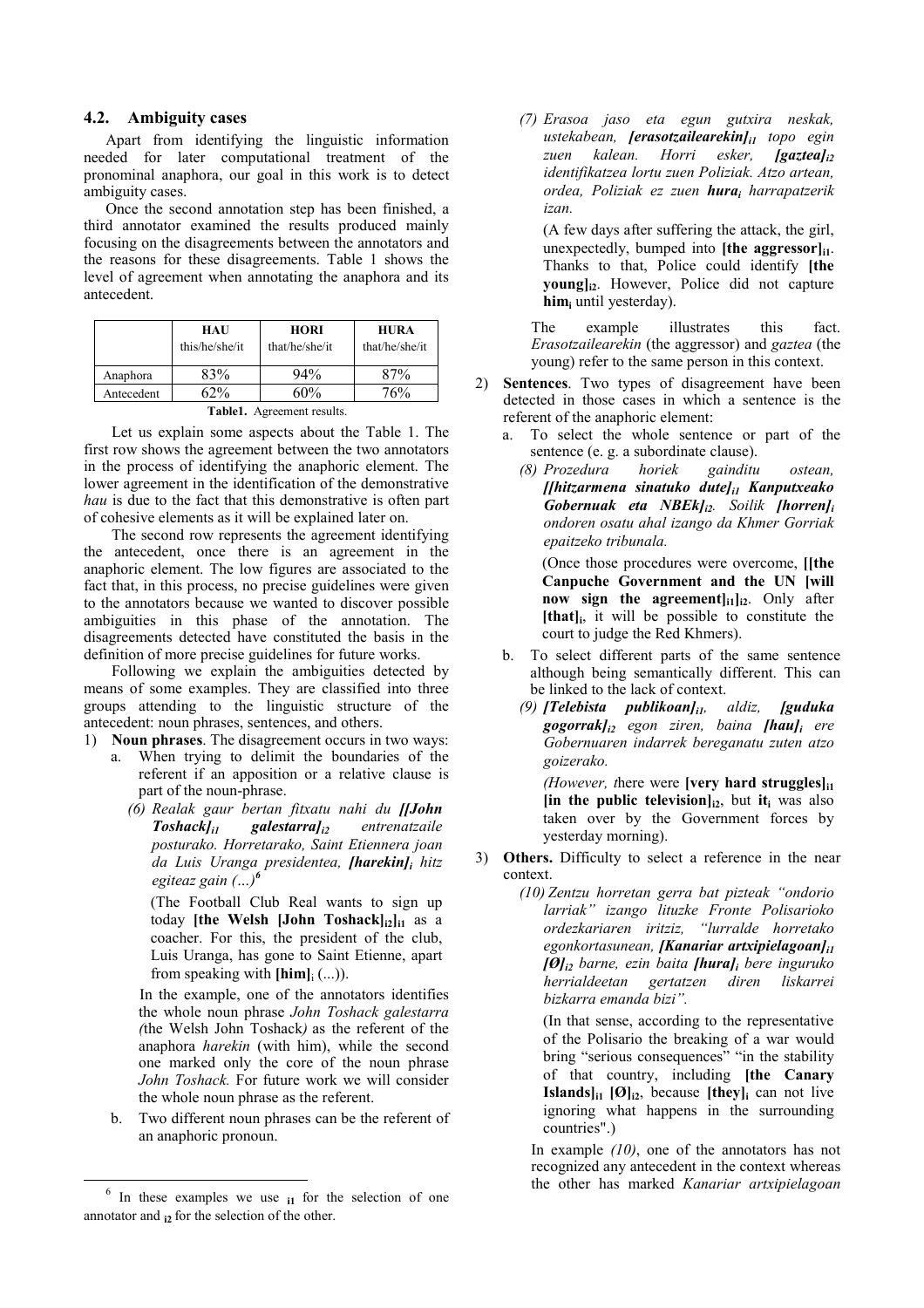(the Canary Islands) as the referent to *hura* (they).

# 4.3. Linguistic Conclusions

Finally, we studied some linguistic features such as the distance between the anaphoric element and its antecedent; the grammatical features of the referent (whether it is noun phrase or sentence). Besides, we detected that, in most of the cases, anaphora and referent agreed in number while information about declension case was not relevant at all. The result of this study is illustrated in Table 2.

|                                   | <b>HAU</b>  | <b>HORI</b> | <b>HURA</b> |
|-----------------------------------|-------------|-------------|-------------|
|                                   | (this/      | (that/      | (that/      |
|                                   | he/she/it)  | he/she/it)  | he/ she/it) |
| <b>Pronouns</b>                   | 151         | 210         | 215         |
| Anaphora                          | 96%         | 99 %        | 99 %        |
| Cataphora                         | $4\%$       | $1\%$       | $1\%$       |
| Referent in the same sentence     | <b>38 %</b> | 52 %        | 65 %        |
| Referent in the previous sentence | 34%         | 42 %        | 26 %        |
| <b>Others</b>                     | 28 %        | $6\%$       | $9\%$       |
| <b>Referent Noun Phrase</b>       | 67%         | $21\%$      | 99%         |
| <b>Referent sentence</b>          | 33 %        | 79 %        | $1\%$       |
| Number agreement                  | 99 %        | $100\%$     | 99 %        |
| Number disagreement               | $1\%$       | $0\%$       | $1\%$       |

Table 2. Results of the annotation.

The demonstrative pronoun *hau* (this) appears 151 times in a 50,000 words corpus. With respect to the position of the anaphora's referents, in 96% of the cases they appear before the anaphoric elements, and in only 4% of the cases are cataphora, that is to say, the referent comes after the anaphoric element.

Regard to the distance between the pronoun hau (this) and its referent, in 38% of the cases they appear in the same sentence, in other cases they are in the previous sentence and just in fewer cases they come in the two or three previous sentences.

Finally, we have detected that in 67% of the cases the antecedent, is a noun phrase, while 33% it is a sentence. Here we have a representative example of the first case:

> $(11)$  [Ben Amor], ere ez da Mundiala amaitu arte etorriko Irunera, [honek], ere Tunisiarekin parte hartuko baitu Mundialean.

([Ben Amor] $_i$  is not coming to Irun before the world championship is finished, since  $[h]$  i will play with Tunisia in the World Championship).

The demonstrative *hori* (that) appears 210 times in the same corpus. In 99% of the cases, it is anaphora and in the 52% of cases, the referents appear in the same sentence. Regarding the structure of the referent, most of them (79%) appear in clauses and they make reference to an idea or a proposition, rather than to a specific element or person. For example:

#### egiten den musika oro  $(12)$  [Euskaraz]  $m$ espretxatzea]<sub>i</sub>, [hori]<sub>i</sub> dun kezkagarria iruditzen zaidana.

(Despising all music done in Basquel<sub>i</sub>,  $[that]_i$  is what I think is worrying).

The third demonstrative determiner we have analyzed hura (that), is occurs 215 times. This demonstrative is almost always anaphora (99%), rather than cataphora. In 65% of the cases it is in the same sentence of the anaphora and only sometimes in the previous sentence  $(26\%)$ . Almost all the references (99%) are noun phrases and more specifically they are usually proper nouns.

 $(13)$  Banesto galduta dabil, [Miguel Indurain]; erretiratu zenetik, *[hura]*; ordezkatuko duen norbaiten bila baitabiltza.

(Since [Miguel Indurain]; retired, Banesto is lost. They are looking for somebody to replace  $[\text{him}]_i$ ).

### 4.4. Open questions

One of the advantages of corpus-based study of language phenomenon is the fact that the researchers realize about aspects that are not apparent. During these studies it always remains a list of open questions to be analyzed and refined in more detail in the future:

- a) Cohesive elements in Basque often include a demonstrative: hau da (that is to say), harekin eta *honekin* (with that and this), *honetaz gain* (apart from this), *horren ondorioz* (as a consequence of that). We considered they do not really have any specific referent because its vagueness (sometimes the referent can be the whole previous paragraph or even the whole text). Our annotation guidelines define these elements as not anaphoric.
	- (14) Nafarroako zergak nafarron artean ordaintzen ditugu, eta ordainketa hori egiten dugunok eskubide osoa dugu gure iritzi, adostasunedota kexa adierazteko. Honekin batera, Nafar Goabernuari proposatzen diot gaia serio hartzeko (...)

(The taxes of Navarra are paid by all the inhabitants of Navarra, and those who pay them are within our rights to express our opinion, approval or complaints. Together with that, I propose the Government of Navarra to consider this matter seriously)

- b) Demonstratives in sentences with predicative noun phrases were not tagged because it was often difficult to decide whether a noun phrase is used predicatively or referentially, like in the next example:
	- $(15)$  Jolasa baita hau.

(Because it is a game).

# 5. Conclusions and future work

This is the first study carried out on annotation of pronominal anaphora in Basque. It has been a useful start in defining criteria for anaphora's annotation.

Based on these criteria, we plan to tag a larger corpus in the near future. In order to facilitate this task, we are trying to adapt to our format other existing tools like the 3LB-RAT annotation tool (Saiz Noeda et al., 2004) or the MMAX tool (Müller and Strube, 2003).